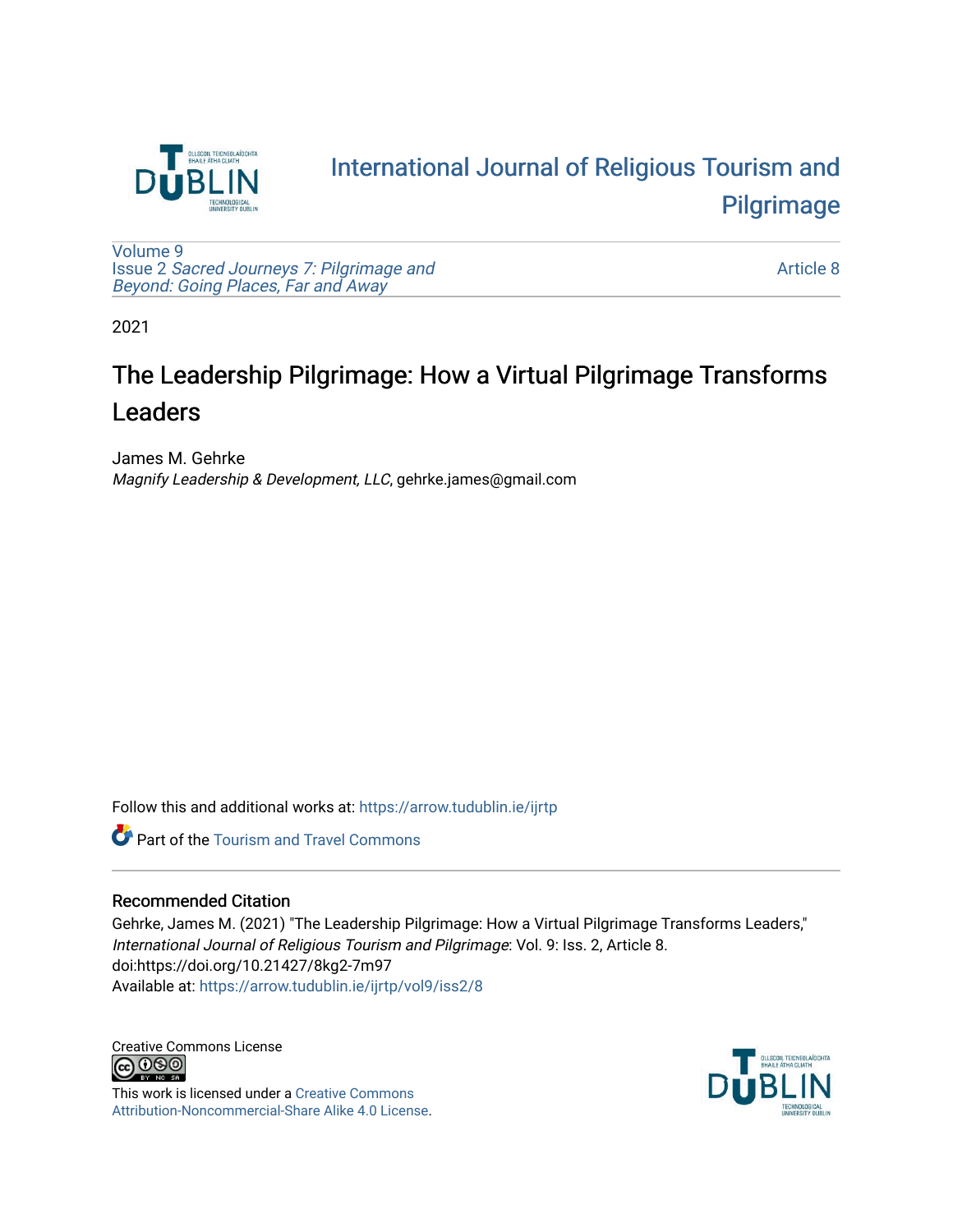# **The Leadership Pilgrimage: How a Virtual Pilgrimage Transforms Leaders**

#### **James M. Gehrke**

Magnify Leadership & Development, LLC gehrke.james@gmail.com

> Leadership is a journey. However, few leaders embark on the type of journey that fosters greatness. That journey is best described as a pilgrimage, a leadership pilgrimage. A pilgrimage is a sacred journey with a purpose, one that requires vision, focus, and perseverance to complete. During the pilgrimage, pilgrims share a common experience: enlightenment through solitude and sacrifice. The Camino de Santiago is such a journey. It is a powerful metaphor for a leadership pilgrimage: a self-reflective journey leading to leadership enlightenment. This paper explores the impact of a virtual pilgrimage on the Way of St. James on leaders as they study five parallels between the Way of St. James and corporate leadership development. The Virtual Leadership Pilgrimage was created during the COVID-19 pandemic. At the time of this writing, the first group of participants is enrolling. They will provide feedback regarding how transformative the Virtual Pilgrimage has been to their leadership experience. Our goal is to combine leadership development with the experience of walking the Way of St. James. Participants, like pilgrims, should stretch themselves in both body and spirit as they travel on their road to personal enlightenment. The virtual experience will mimic the pilgrimage experience through course materials, exercises, reflection, and following the Way of St. James virtually. As they do so, participants will experience the type of enlightenment that pilgrims experience on the Way of St. James.

> **Key Words**: leadership values, leadership purpose, leadership legacy, leadership focus, leadership perseverance, leadership pilgrimage

### **Introduction:**

#### *The Pilgrimage and Leadership*

A pilgrimage is a transformative experience for the pilgrim. Perhaps that is why the pilgrimage tradition is interwoven throughout world history, in almost every culture and religious tradition (Coleman, n.d.). There have been countless pilgrims throughout history, each one interconnected with their fellow pilgrims by common values and a shared quest, that of discovering answers to both personal and societal travails by separating themselves from the larger culture and committing themselves to an incredible sacrificial journey to faraway lands and locations they consider sacred. I say *sacrificial journey* because a pilgrimage is more than just a trip to a place on a map of mythical or religious importance; it is also, and more importantly, a journey to an inner destination etched in the hearts, minds, and even in the depths of each individual's and collective pilgrims' souls. That inner destination is reached through the efforts and sacrifice the pilgrim makes during their journey. Pilgrims forge ahead with genuine focus, meaning, direction, vision, and purpose.

Historically, pilgrims were drawn together from diverse walks of life, yet they were entwined by their shared and singular vision, drive, and passion to achieve something that others around them at the time, and certainly by today's standards, thought peculiar, different, eccentric, and strange, for pilgrims were driven, pulled, and compelled to travel incredible distances, at great personal risk, to a destination they considered sacred. They also believed that through their sacrifice in getting to that destination, they would achieve enlightenment.

Even though pilgrims may be mostly remembered for the physical journeys they accomplished, it is their inner vision, shared core values, and willingness to take on incredible risk and sacrifice because of their shared values that may be most memorable and important for us to consider as they relate to leadership development. Their values, their vision, and their personal motivation to do something extraordinary set them apart from others and makes them worthy of our consideration, as we strive to maximise our inner potential as leaders. It is their shared fundamental values and beliefs that compelled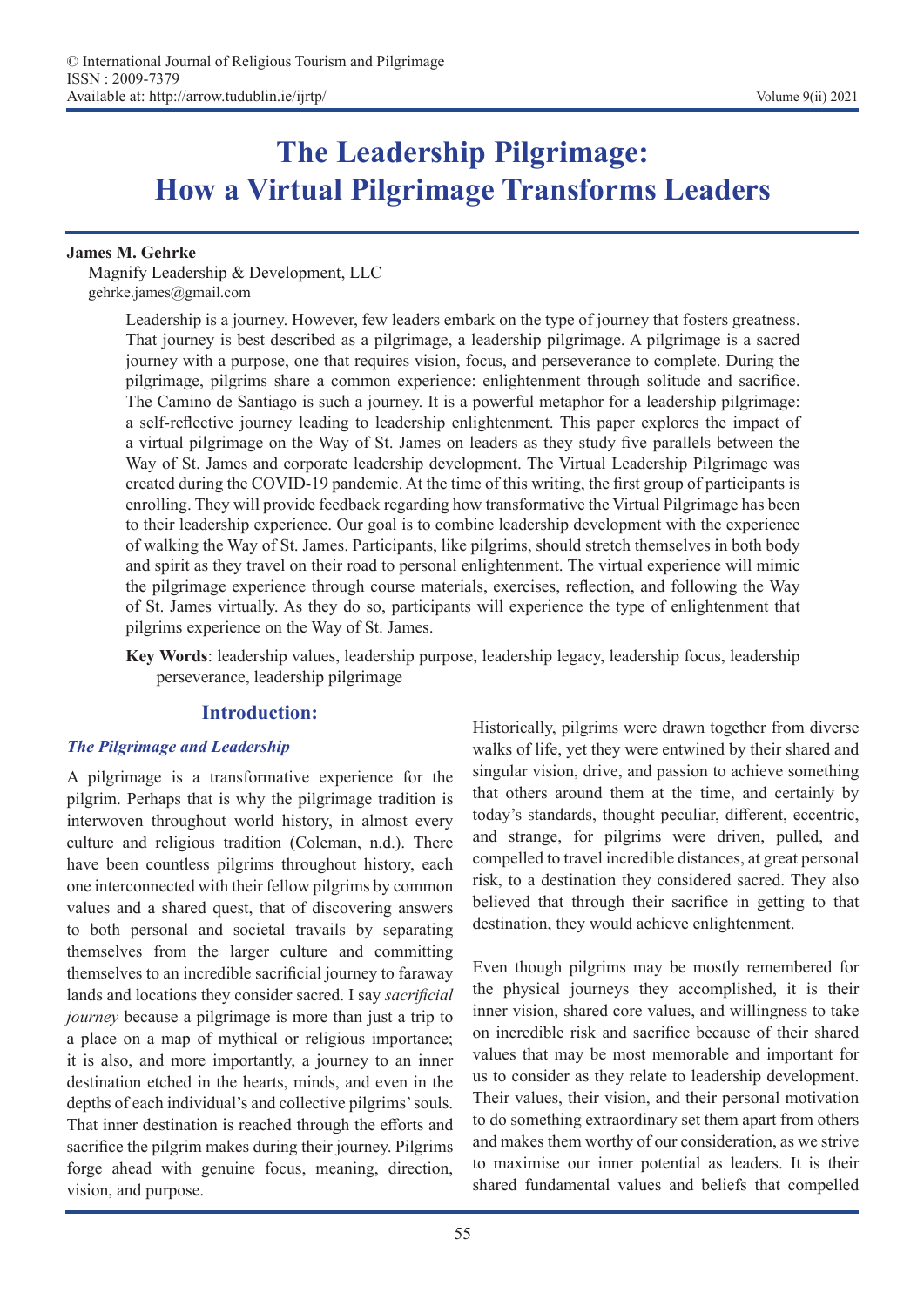them to make incredibly long, challenging, solitary, and yet extraordinarily impactful journeys. Their legacy is a bequest to us today.

Solitude and time for reflection are other aspects of the pilgrimage that leaders today can profit from, just as pilgrims of old did. This may especially be true since we live in a time when dedicating and separating ourselves from others to complete a solitary physical and mental journey of reflection would seem odd to most people. Most leaders discover that it is difficult to find even a few minutes of quiet time for self-reflection and thought, or strategic planning and review, in their chaotic daily schedules—much less actually separate themselves for weeks or months at a time to dedicate themselves to a physical and inward journey for a higher purpose.

It may be easy for us to dismiss ancient pilgrims and their drive to go on a pilgrimage. We may be tempted to think that life was different then. Perhaps getting away was easier for someone hundreds of years ago. Maybe they did not have the commitments we have today. Yet this was not the case. Just like we have today, pilgrims of old had daily lives, jobs, vocations, careers, families, communities, and friends that placed demands on their time—not to mention the fact that many of them risked life and limb by walking long distances to strange lands, at a time when robbers and warring kingdoms were encountered as well as disease and injury (Dunn & Davidson, 2000). Still, they were willing to put all that aside, pick up the pilgrim's staff, and dedicate themselves to completing a challenging physical and mental journey.

Some may say that part of the excitement and draw of a pilgrimage had to do with travel, that it was a type of medieval vacation. But travel alone is not what motivated pilgrims to action. For not only were they motivated to travel to a distant location that held significance to them, they also believed that through their intense physical and mental sacrifice, and through hours of self-reflection and thought they would have along the way, in the end, they would achieve something they could not attain in any other way—enlightenment. Throughout their long, difficult, and solitary journeys, they kept this focus and purpose forefront in their minds and etched in their hearts, even in times of extreme pain and / or difficulty.

Pilgrims recognised that sacrifice and reflection were the real value of making the journey in the first place. Indeed, they believed that through sacrifice and reflection, they

would gain a level of insight and understanding otherwise impossible for them to achieve. In fact, in most traditions, pilgrims believed the sacrifice would lead to a release or absolution from sin and / or suffering and the attainment of personal enlightenment. This tradition continues to this day.

It might be easy to dismiss the sacrifice as the struggles of a few eccentric religious zealots, people who might otherwise have been forgotten or remembered only as a footnote of historical and cultural curiosity. However, that is not the case. In fact, through the ages, millions of pilgrims have not only experienced personal enlightenment but collectively have left an incalculable impact on the legacy of their communities, churches, orders, countries, and even the world. This legacy is the reason why the Way of St. James has been recognised as a UNESCO World Heritage Site (https://vivecamino. com/en/camino-de-santiago-why-is-it-a-world-heritagesite-no-509/):

- The Camino de Santiago was created to meet the needs of pilgrims (covering churches, hospitals, shelters, bridges, and all kinds of structures) and it bears witness to the evolution of art and architecture between the Romanesque and Baroque periods. The Jacobean trade route that developed in the Middle Ages played a crucial role in the bidirectional exchange of cultural advances between the Iberian Peninsula and the rest of Europe, leading its commercial activities to the growth of the northern cities of the Iberian Peninsula.
- UNESCO highlights the richness of the cultural heritage that emerged on the Camino, marking the birth of Romanesque art and presenting extraordinary examples of Gothic, Renaissance, and Baroque art.
- The Camino pilgrimage routes have continued to function for more than a thousand years, with most of them still following their original trajectories and many retaining their historical characteristics, without unduly suffering from the adverse effects of development or neglect.
- The Camino de Santiago is valued as a remarkable testimony of the power and influence of faith among people of all social classes and origins in medieval Europe, preserving a complete material record of all extant Christian pilgrimage routes.

We might be tempted to view the pilgrims as insignificant individuals, for few of their names are remembered in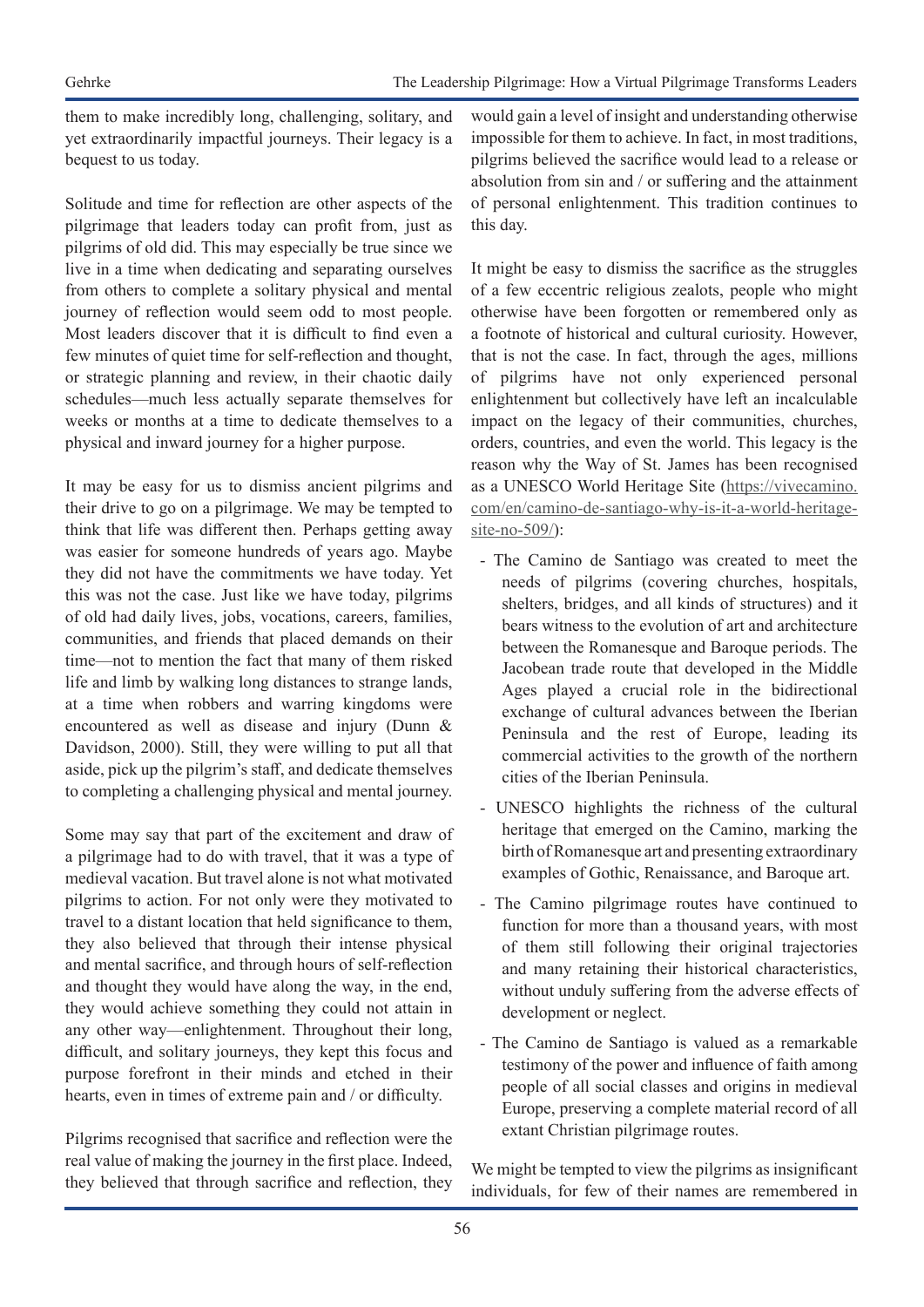history, yet when massed together by their common and core values and vision, together they created an enduring legacy for future generations to venerate and to follow. If these were just the futile wonderings of a few dreamers, then it would be very unlikely that they ever could have had much impact on the world of their age, not to mention the legacy they left to world history.

# **The Link to Leadership**

As the owner of Magnify Leadership and Development, a leadership development company dedicated to helping individuals, teams, and organisations magnify and reach their full potential, I have often reflected on how my career and life can be seen as a series of journeys, driven from within by interests, values, and motives. I describe these interests or areas of focus as journeys because each can be seen as different paths I have followed throughout my life. Perhaps you can see paths you have followed throughout your life that can be described as journeys as well. For me, these journeys included:

- 1. A love for Spanish language and culture, enhanced by over nine years of studying, living, and working in Puerto Rico and Spain;
- 2. An interest in how history impacts our lives;
- 3. An appreciation for nature; and
- 4. My career goal and purpose to better understand and teach others about how to magnify their impact as leaders.

Each of these journeys had different paths that I picked up and followed at different times of my life.

My path to learning and speaking Spanish began when I served on a mission for my church in Puerto Rico and continued as I studied the language in college; it expanded as I studied abroad at the University of Salamanca in Spain. Throughout my life, I exerted the effort to stay fluent in a language and culture that I loved, until I finally had the chance to live and work in Madrid for several years.

My love for history was spawned by high school teachers who taught me how US and world history impact our lives today. Each place I visited came alive for me as I delved into its history. Places like Plymouth Rock, the Mormon Trail, Delphi, Egypt, Istanbul, the Great Wall of China, Spain, and Europe became significant to me, as I learned how past events in these places impact us all today, even though we may not realise it.

My love for nature began when I was a child, while camping in the mountains of Utah with my family. That love grew during my years in the Scouting program, and as I visited and walked the paths of natural parks all around the world, places like the Grand Canyon, Yellowstone, Glacier, Redwood Forests, Phosphorescent Bays, the Sahara Desert, Mount Etna, and many more.

My career journey began in college, as I studied the importance of effective communication in business and personal life. It expanded in various sales, sales training, and sales leadership positions; as I studied Management and Leadership at a graduate level; and extended its fascination in my mind as I led learning and development teams in Europe, Africa, and the Middle East. That journey continues today in the form of a consulting career.

All these personal paths converged into one in 2009, when I embarked on my first pilgrimage on the Camino de Santiago. It has been said that every pilgrim on the Way of St. James journeys with a very personal purpose, that each pilgrim walks away with a personal learning, and that the experience stays with the pilgrims for life, changing them deeply, helping them gain new focus, purpose, and direction in life. In a sense, their pilgrimage experience sets them off on a new trajectory, starting them on a life-long quest or journey of personal greatness helping them become and achieve more.

I often use the story of *Alice's Adventure in Wonderland* (Carrol, 2016:55) to demonstrate the difference between what most of us experience as we *wonder* down life's paths and what pilgrims experience. Wondering is not what a pilgrim does. A pilgrim travels with focus, purpose, commitment, and meaning. Wondering is what Alice was doing in Wonderland, characterised in one famous scene from the book: Alice asks the Cheshire Cat,

*'Would you tell me, please, which way I ought to go from here?'*

*'That depends a good deal on where you want to get to,' said the Cat.*

*'I don't much care where—' said Alice.* 

*'Then it doesn't matter which way you go,' said the Cat.*

*'—so long as I get SOMEWHERE,' Alice added as an explanation.*

*'Oh, you're sure to do that,' said the Cat, 'if you only walk long enough.'*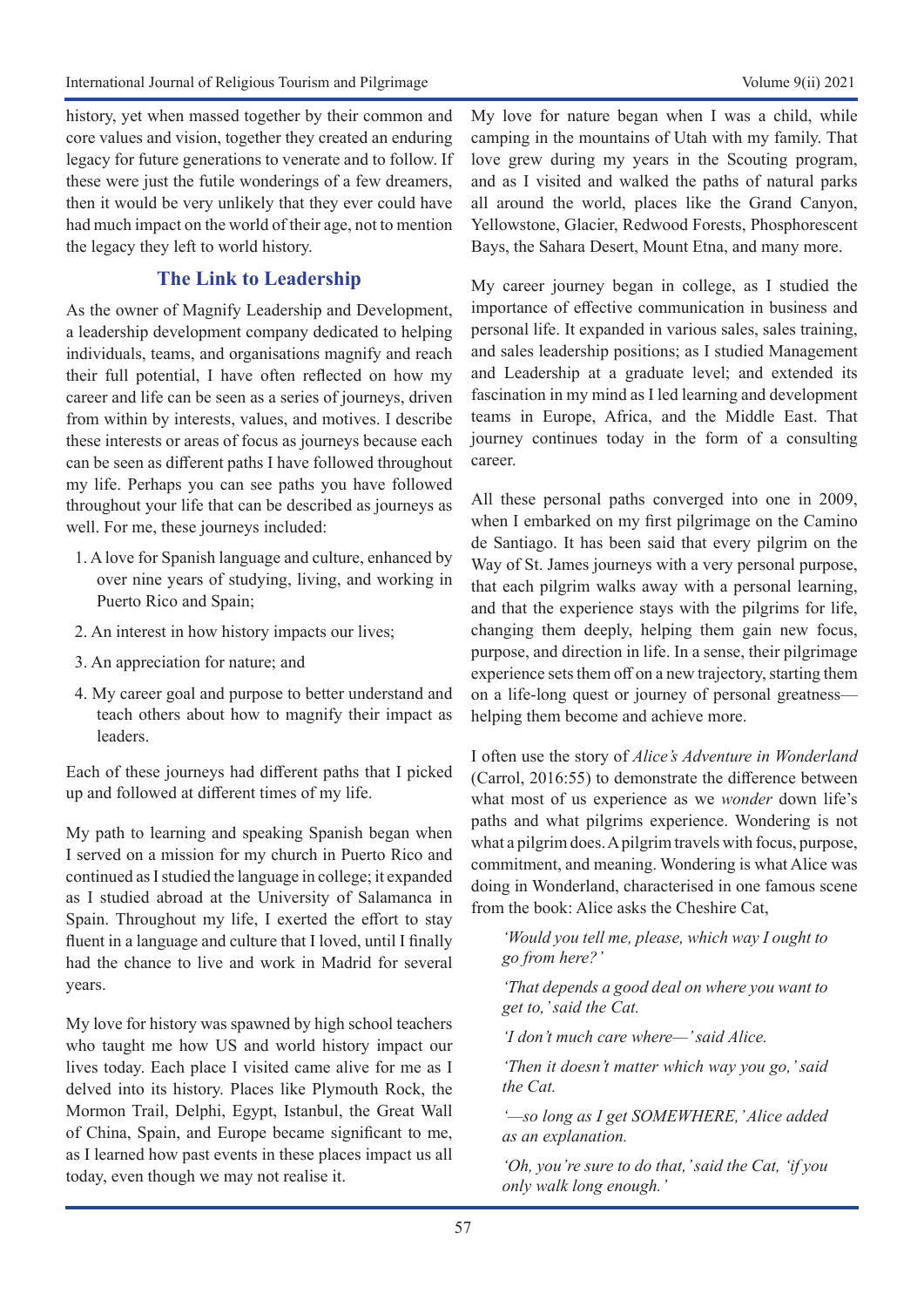Regrettably, Alice's *wandering* describes the type of journey that all too many of us seem to find ourselves on today. It certainly describes the wandering of too many of our leaders, who seem more likely to waver back and forth between goals and projects, declaring success while never really having a significant lasting impact on anything they touch or do. It also describes those who may change and waver depending on the mood of the broader community. They wet and stick out their proverbial fingers to test the winds, rather than thinking deeply about who they are as a leader, what their strengths and talents may be, what their life focus, goals, and plans should be. True reflection and focus are rare today, especially among leaders. Even so, it may be understandable. After all, our modern lives are often jampacked full of activities: full of work, diversions, entertainment, tasks, projects, places to go, and lots of things to accomplish. If we look closely though, we realise that most of these tasks, while filling up our lives and making us feel busy— sometimes even important—far too often are only distractions diverting us from real purpose, that of achieving and maximising our full potential as leaders.

Like millions of others who have experienced a reawakening and renewed focus in life while walking the Way of St. James, I walked away from the experience having come to several realisations that seemingly combined my various life journeys into one. I believe that the transformative power of the Camino experience comes from the effort of walking over a sustained period of time, in solitude with one's own thoughts, and experiencing the restorative power of being closer to and more in tune with nature. All other worries, concerns of life, seem to fade into the background while on pilgrimage. During my pilgrimages, I have realised that pilgrims' enlightenment comes from time available for reflection in solitude, within nature, as they physically and mentally struggle to achieve their goal. While I cannot confirm the source, a saying often attributed to Henry David Thoreau has real merit when considering the growth pilgrims experience while walking in nature:

#### *I took a walk in the woods and came out taller than the trees!*

After my own pilgrimage, I also realised that leaders would benefit from such a journey, one where they could exert both body and mind towards a goal and dedicate time to reflecting on who they are as leaders. I realised on my pilgrimage that leadership too is a journey, not a destination in and of itself, and that many of the

principles I had learned and was teaching others were analogous to the pilgrimage route. Because of this, the pilgrimage could be used as a powerful metaphor to teach leaders that leadership, like a pilgrimage, is a journey with both promise and purpose. I also realised that too few leaders—like Alice and most of us, who wander through life without a clear purpose or destination ever embark on the type of journey that fosters real greatness, like pilgrims experience on the Way of St. James. I realised that this type of leadership experience is best described as a Leadership Pilgrimage, one that requires vision, focus, and perseverance to complete; one that helps leaders discover their core values; one where they have a chance to focus on their end-goal with drive and determination; and one where they constantly seek enlightenment through the solitude and sacrifice of their journey. I realised that the Camino de Santiago is just such a journey, and it is a powerful representation of leadership development. Leadership, then, must become a journey of self-reflection leading to insights and leadership enlightenment, not just the day-to-day of completing tasks.

There are five parallels between the lessons I learned on the Camino de Santiago and what I have been teaching leaders in organisations for over 22 years, including:

# *1. Know Thyself*

Since classical times, when pilgrims read the words 'Know Thyself' on the walls of the temple of Delphi, they have realised that enlightenment comes through the sacrifice of the journey and the clearness of thought that comes through sustained oneness with nature. There is value for a Leadership Pilgrim in discovering and understanding who they are as a leader—what their values, strengths, and weaknesses are, and how to leverage those characteristics to create a leadership legacy others will want to follow.

### *2. Focus*

Pilgrims travel with an intense focus to a physical location on a map and an internal place in their hearts, minds, and souls. Leadership Pilgrims must also develop the same laser-like focus and intense vision that drives them to achieve their goals. Those goals must be big, audacious, significant, and inspiring to others, just as the goal of completing a pilgrimage must have been for others a thousand years ago. Imagine the boldness of such a goal: leaving the comforts of home, family, and livelihood to travel hundreds of miles to a distant land, with strange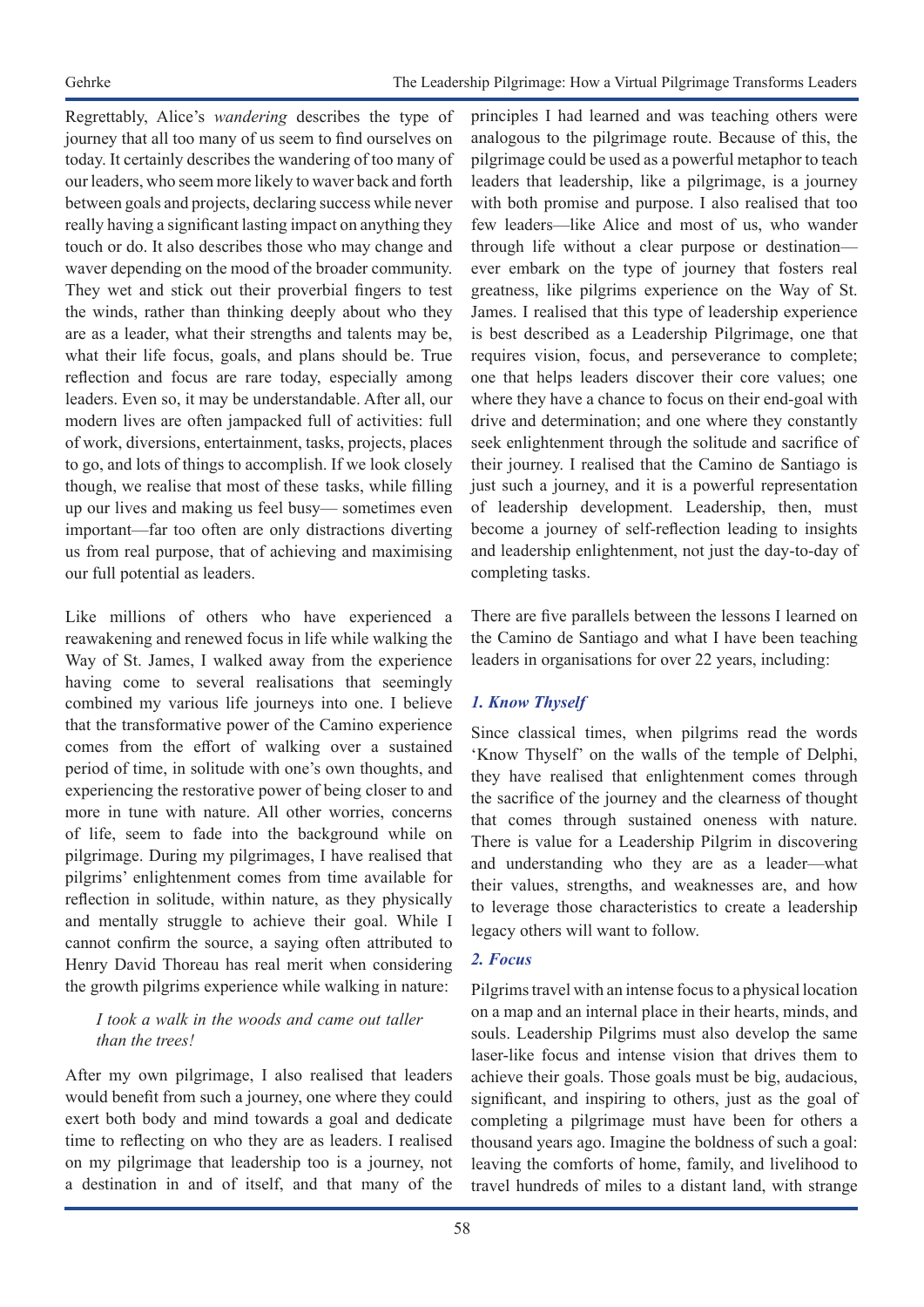customs and languages, all while risking life and limb in the process, in order to come back wiser, more confident, and enlightened. Leadership Pilgrims must be that brave and that focused to achieve a meaningful Leadership Legacy.

#### *3. Persevere*

Just as sacrifice and suffering are integral parts of the pilgrim's experience, so too must Leadership Pilgrims persevere and overcome barriers to obtain success. Heat, thirst, hunger, cold, blisters, sore muscles, marauding bandits, injury, illness, and potential death, among others were all obstacles and barriers medieval pilgrims faced, yet they persevered through all of these, for they knew that enlightenment came through the struggle. A pilgrimage was not meant to be a walk in the park. So, too, Leadership Pilgrims must recognise the potential barriers to achieving their Leadership Legacy, and they must plan and work to overcome them, for leadership is not a walk in the park either. Great leaders are forged through sacrifice, effort, endurance, and grit.

#### *4. Inspire*

The scallop shell has become the symbol of direction, motivation, and inspiration for millions of pilgrims for hundreds of years on the Camino de Santiago. That simple symbol inspires and motivates pilgrims to their end destination, the Cathedral of Santiago de Compostela, and on to Finisterre, what the Romans knew as the 'end of the world,' the most western edge of the European continent. Truly, medieval pilgrims on the Way of St. James, literally and figuratively, were traveling to the end of the world. The scallop shell symbol not only marked the way but served as a token of their journey, their sacrifice, and the enlightenment they achieved. The many grooves on the shell converging at a single point serve as a reminder that each pilgrim's journey is unique, but all share in the final goal. Leadership Pilgrims must also find a way to motivate, influence, lead, and inspire others to join them in their quest for greatness.

#### *5. Magnify*

Medieval pilgrims believed that the Milky Way was the dust kicked up by each pilgrim's step along the way. For each mile of the hundreds of miles of the Camino, multiplied over a thousand years, and millions upon millions of steps, according to this beautiful legend, trillions of particles of dust have been kicked up into the heavens, creating a pathway for pilgrims to follow for millennia into the future. While most of the millions of pilgrims who have walked the Camino de Santiago

throughout the centuries are lost and forgotten, their steps remain as a signal for future pilgrims to follow. Their actions have been 'magnified' trillions of times over, leaving a legacy for others to follow. Leadership Pilgrims must also strive to 'magnify' their efforts and those they influence, in order to create a lasting legacy that others will be inspired to become a part of, to follow, to participate in.

#### **Development:**

#### *Evolution of the Leadership Pilgrimage*

The Leadership Pilgrimage became a topic for one of the many workshops that Magnify Leadership & Development offered shortly after my initial Camino Pilgrimage in 2009. Since then, I have offered the workshop, or parts of the workshop, at conferences in Europe, Asia, and North America, as well as offered it as an on-site workshop for organisations. In the years since its inception, it has evolved and improved, thanks to participants' feedback, the two additional pilgrimages I have made on the Way of St. James, and my exposure to other historical pilgrimages and journeys that I feel teach key historical lessons that align with the five principles of the Leadership Pilgrimage. These other famous treks or pilgrimages include:

- The ancient pilgrimage to Delphi
- The journey of the Mayflower Pilgrims
- The bitter route travelled by millions of Africans taken into slavery, starting at Elmina Castle in modern-day Ghana to the shores of North America
- The history of my Mormon pioneer ancestors' 'pilgrimage' to establish a safe space in the deserts of the American West
- The Trail of Tears following the forced migration route that thousands of Native Americans trod on their way to reservations in the west
- Lincoln's train ride to Washington, DC, following his election victory; the pending break-up of the US; four years of civil war; and the return train ride that carried 'the last victim of the Civil War' to his final resting spot in Illinois, following his success in restoring the union that tested whether the United States or any nation 'dedicated to the proposition that all men are created equal' could 'long endure.' (Church, 2002:49)
- And my future pilgrimages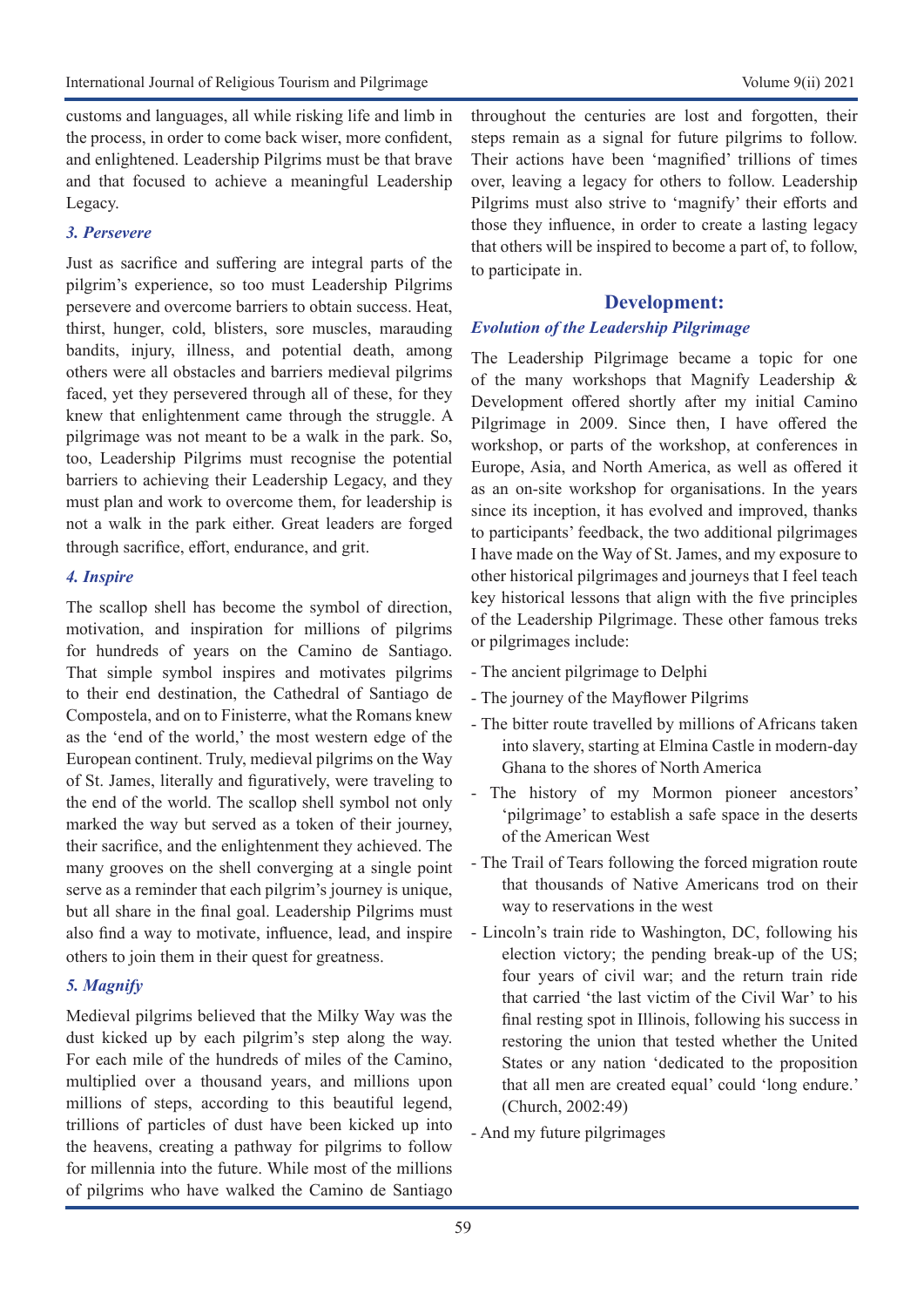#### *The Pandemic Changes Plans*

Participant feedback through the years has been positive, and I have been happy taking the workshop to business locations and meeting sites; yet, one major component was lacking, that of connecting with nature: the solitude, the sacrifice of hiking on the trail, the experience of the pilgrim on the Way of St. James.

So, 2020 was supposed to be the year that I took a small group of leaders on the Way of St. James, to experience the workshop on the actual Camino. Hotels were being booked, the itinerary was set, and workshop participants were signing up. It was all coming together. But 2020, of course, also turned out to be the year of the COVID-19 pandemic, accompanied by extensive travel closures. The Leadership Pilgrimage Adventure will have to wait another year, or two, or more.

#### *Perseverance is One of the Five Leadership Pilgrimage Lessons*

As such, 2020 became the time to practice what we preach. After all, perseverance is one of the Five Leadership Pilgrimage Lessons.

Magnify Leadership and Development faces huge obstacles due to COVID-19. Nearly all our business is derived from on-site, face-to-face workshops. However, we have not run a face-to-face workshop since the first week of March 2020. We have switched over to running workshops mostly on Zoom, and we have discovered a real need to provide top-quality leadership development via Zoom. Thus, the Virtual Leadership Pilgrimage was born.

While we still believe that the Leadership Pilgrimage Adventure will be of real value to leaders, it is also true that the number of leaders who will be able to travel to Spain or other Leadership Pilgrimage Adventure locations, now or in the future, is limited, drastically, by COVID-19. The Virtual Leadership Pilgrimage expands our reach to countless more leaders. Hence, our ability to impact and improve leadership will greatly improve with this option.

I created the Virtual Leadership Pilgrimage to expand the reach of the Leadership Pilgrimage. This is the ideal tool and setting for individuals, groups, intact teams, or entire organisations to virtually undertake the Leadership Pilgrimage. It traces the pilgrimage routes online as they

learn about the five parallels between lessons learned by me on my pilgrimage travels, my education in communication skills, management, leadership, and my over two decades in corporate leadership development.

#### **Discussion:**

#### *Where are We, and What are the Results So Far?*

The Virtual Leadership Pilgrimage has been created, with the first Virtual Leadership Pilgrims enrolling in September 2020. We will offer the experience at a 25% discount for the first six months. Also, thanks to a COVID-19 stimulus package provided by the State of Utah (https://business.utah.gov/shop-in-utah-offers/), we will also be able to offer an additional 25% discount to Utah residents, making the experience very affordable for anyone looking for a unique leadership development experience. We also consider this as an opportunity to gather input and make tweaks for the first six months of the program, while offering the training to those who may not be able to attend live workshops during the pandemic.

Our goal is to make this a unique leadership development experience, one that has a real impact on participants and leads to real differences in the way they lead. As many pilgrims find the Way of St. James a lifechanging experience, our goal is to make this a topnotch, leadership-changing experience for those who dedicate themselves to learning for eight to 16 weeks. The structure and contents of the experience are outlined in Table 1.

### **Exercise, Nature and Reflection**

All of the tools in Table 1 will be used to teach the five Leadership Pilgrimage Principles while Virtual Leadership Pilgrims virtually recreate the experience of walking the Way of St. James. On an actual Leadership Pilgrimage Adventure, they would walk each day along the trail while reflecting on the lessons learned during each day's workshop assignments. While participants will not actually walk to the pilgrimage sites as we had hoped to do on the Adventure Leadership Pilgrimage, we will do our best to recreate that journey virtually. As Virtual Leadership Pilgrims explore each of the five Leadership Pilgrimage Principles, they will also be asked to walk, run, or bike, or exercise in a way that suits their abilities and interest, to recreate the effort / sacrifice and focus that an actual pilgrim makes as they walk the solitary paths of the Way of St. James in northern Spain. Through the magic of technology, we will track participants' progress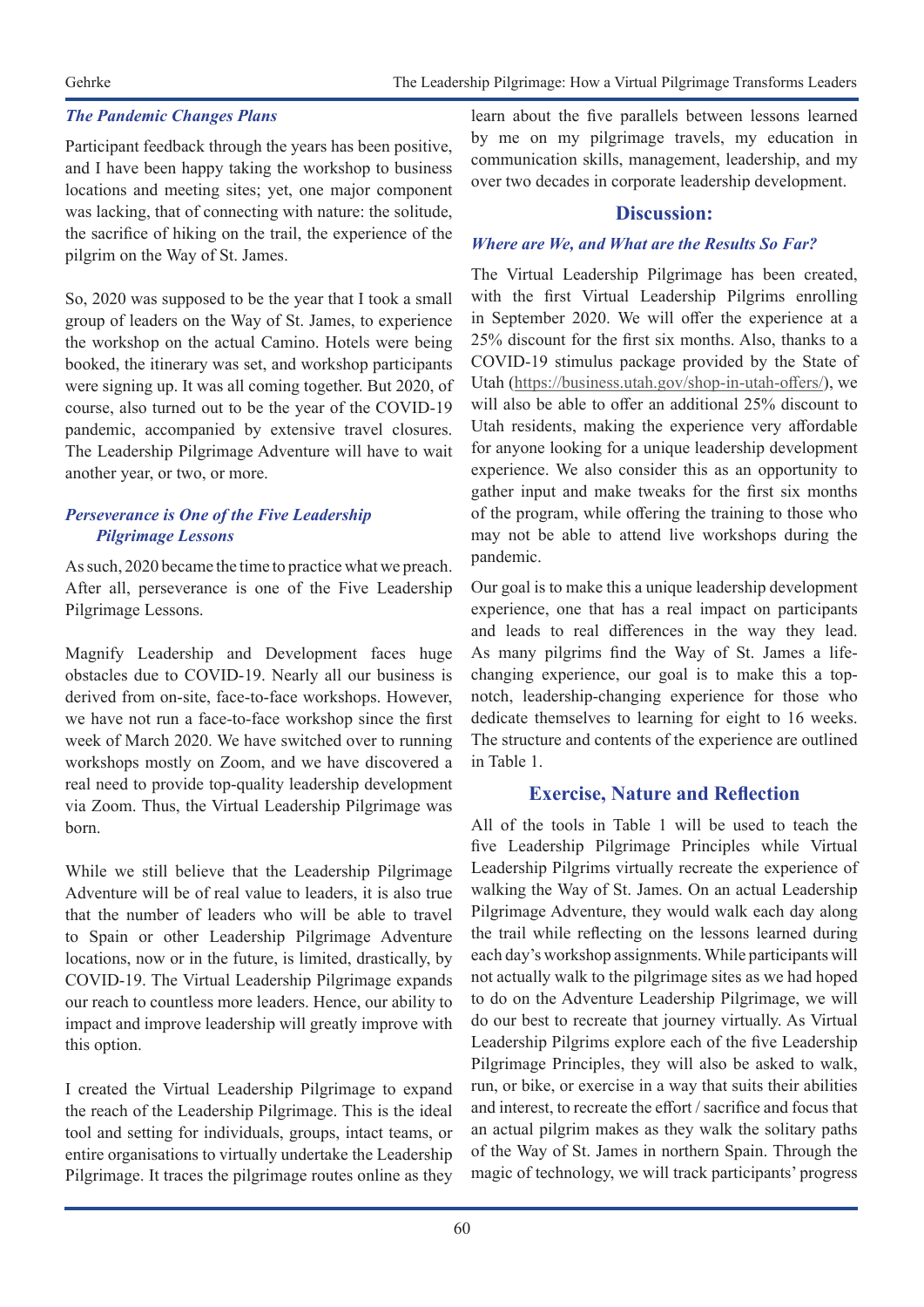| <b>Table 1: Elements of The Virtual Leadership</b>                                                                                                                                                                                                                                                                                                                                                                                                                                                                                                                                                   |
|------------------------------------------------------------------------------------------------------------------------------------------------------------------------------------------------------------------------------------------------------------------------------------------------------------------------------------------------------------------------------------------------------------------------------------------------------------------------------------------------------------------------------------------------------------------------------------------------------|
| - Eight to 16 weeks (depending on the time commitment of the individual Leadership Pilgrim or group of learners) of learning<br>about the five leadership parallels experienced by pilgrims on actual long-distance journeys, like the Way of St. James.<br>These lessons include:                                                                                                                                                                                                                                                                                                                   |
| - <b>Know Thyself</b> – Who you are, how others perceive you, your core values, etc.<br>- Focus – What is your desired / optimal leadership destination? What do you hope to accomplish as a leader? How can<br>you achieve your goals while staying true to core values? What does it take to create and achieve a meaningful<br>Leadership Legacy?                                                                                                                                                                                                                                                 |
| - Perseverance – How do we foresee and overcome obstacles or barriers on our way to creating and achieving goals and<br>an aspirational Leadership Legacy? How do we acquire the 'grit' necessary to achieve greatness?<br>- Inspire - How can we motivate and inspire others to join us in our goals? We create a symbol that motivates and<br>inspires. How do we create a speech / platform to communicate and inspire others?<br>- Magnify – How do we magnify our strengths and the strength of those we influence? How do we successfully continue<br>our Leadership Pilgrimage in the future? |
| - Weekly or bi-weekly (depending on whether the learner is engaged in an eight- or 16-week virtual pilgrimage) Virtual<br>Leadership Pilgrimage activities and reading assignments in eBook format.                                                                                                                                                                                                                                                                                                                                                                                                  |
| - Weekly or bi-weekly (again, depending on the participant's choice to follow an eight- or 16-week course) one-hour Zoom<br>meetings, where Virtual Pilgrims will meet with the author and lead facilitator, James Gehrke, to discuss the prior week's<br>assignment, preview concepts related to the five Leadership Pilgrimage Principles, review progress made on their 'virtual<br>pilgrimage,' and receive assignments for the following week.                                                                                                                                                  |
| - A Learning Journal.                                                                                                                                                                                                                                                                                                                                                                                                                                                                                                                                                                                |
| - A Virtual Leadership Pilgrimage Passport (used to track learning progress).                                                                                                                                                                                                                                                                                                                                                                                                                                                                                                                        |
| - DiSC Workplace Assessment and Report (Personality Assessment).                                                                                                                                                                                                                                                                                                                                                                                                                                                                                                                                     |
| - DiSC 363 - A 360° assessment evaluating eight key dimensions of leadership.                                                                                                                                                                                                                                                                                                                                                                                                                                                                                                                        |
| - Weekly exercises / activities to stimulate self-discovery about the five Leadership Pilgrimage Principles. These activities<br>include:                                                                                                                                                                                                                                                                                                                                                                                                                                                            |
| - Discover Your Strengths & Talents<br>- Values Cards – to identify core values that drive and motivate you to action<br>- Life Journey Exercise – to explore key moments in your past that contributed to your strengths, talents, and values and<br>to plot your future towards your Aspirational Leadership Legacy<br>- Future Perfect Exercise - to discover and define your Aspirational Leadership Legacy<br>- Goal Setting                                                                                                                                                                    |
| - Leadership Pilgrimage Symbol Exercise - Create a symbol, coat of arms and T-shirt to help you focus on your values<br>and Aspirational Leadership Legacy                                                                                                                                                                                                                                                                                                                                                                                                                                           |
| - A strategy board game - Review and practice Leadership Pilgrimage key concepts like values, focus, perseverance,<br>planning, and flexibility, among others, in game format (use it online with other Virtual Leadership 'Pilgrims' or on<br>'game night' with your family and / or friends                                                                                                                                                                                                                                                                                                        |
| - Your Teachable Moment – Create and practice a speech that will teach, motivate, and inspire others to join you on your<br>Leadership Pilgrimage                                                                                                                                                                                                                                                                                                                                                                                                                                                    |
| <b>Books</b><br>- 8 Dimensions of Leadership, by Jeffrey Sugerman, Mark Scullard, Emma Wilhelm; The One Thing, by Gary Keller &<br>Jay Papasan; Grit: The Power of Passion and Perseverance, By Angela Duckworth.                                                                                                                                                                                                                                                                                                                                                                                    |
| - The Conqueror Way of St. James Virtual Mission (used to track physical progress on your way along the pilgrimage route<br>in Spain (virtually). See https://www.theconqueror.events/camino/.                                                                                                                                                                                                                                                                                                                                                                                                       |
| - Customised Fit Bit Inspire with Virtual Leadership Pilgrimage logo/reminder to track your distance on the Virtual Mission<br>(above).                                                                                                                                                                                                                                                                                                                                                                                                                                                              |
| - Two-month complimentary membership with the Wellness Buff, with food coaches to help maximise your fitness and<br>relationship with food while you participate in the physical exercises related to the Conqueror Virtual Mission (above). See<br>https://thewellnessbuff.com/.                                                                                                                                                                                                                                                                                                                    |
| - A Virtual Leadership Pilgrimage sports shirt, to wear while walking, riding, or exercising on your Virtual Mission.                                                                                                                                                                                                                                                                                                                                                                                                                                                                                |
| A Vietnal Loadambia Dilayimaas Cuadantial vaad to namambaa vavu Vietnal Loadambia Dilayima                                                                                                                                                                                                                                                                                                                                                                                                                                                                                                           |

- A Virtual Leadership Pilgrimage Credential – used to remember your Virtual Leadership Pilgrimage, your core values, your aspirational Leadership Legacy, your symbol.